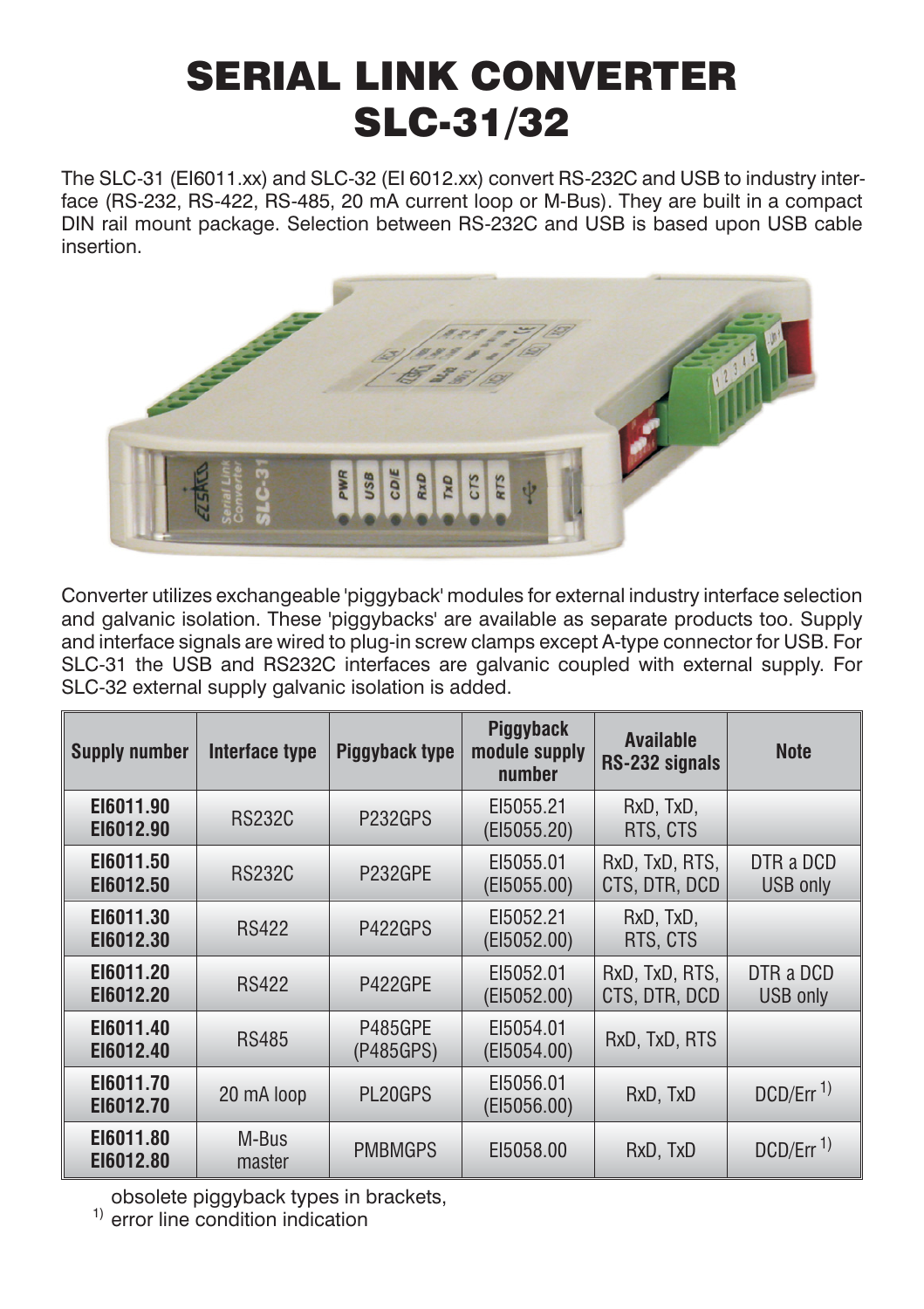# <span id="page-1-0"></span>*General description*

The main board contains USB to asynchronous serial link interface, RS-232C interface with over voltage protection and power supply. The piggyback module contains selected external industry interface with galvanic isolation. There are modules with DC/DC isolated supply allowed only.

The RS485 or RS422 transceiver can be driven by external RTS or by internal derived transmit detect

signal. A transmission detect signal is derived from TXD (monostable flip-flop MFF1) while



*Fig. 2. Main board option's position*



*Fig. [1](#page-1-0). Converter block schematics*

RS232 operation. While USB operation, this signal is derived from USB packet.

While USB operation, you can supply the converter from USB. But the USB host must deliver current required. If this is not the case, use an external supply. The required current depends on piggyback type and external interface load.

# *Specifications*

| External power supply:            |                             |
|-----------------------------------|-----------------------------|
| EI6011.xx                         | $10 \div 30$ V / max, 4 W   |
| EI6012.xx                         | 10÷30 V / max. 5 W          |
| USB supply:                       |                             |
| without external supply           |                             |
| with P. GPS piggyback             | 5 V / max. 0,4 A            |
| with PMBMGPS piggyback            | 5 V / max, 0.6 A            |
| with other supplier's piggyback   |                             |
|                                   | 5V/1A max.                  |
| with external supply              | 5V/1mA                      |
| Interface isolation voltage:      |                             |
| for all types                     | 1000 VDC                    |
| External supply isolation voltage |                             |
| (EI6012.xx only)                  | 1000VDC                     |
| Insulate protection:              | IP20                        |
| Dimensions:                       | $22.5\times101\times114$ mm |
| Ambient temperature:              | $-10 + 50 °C$               |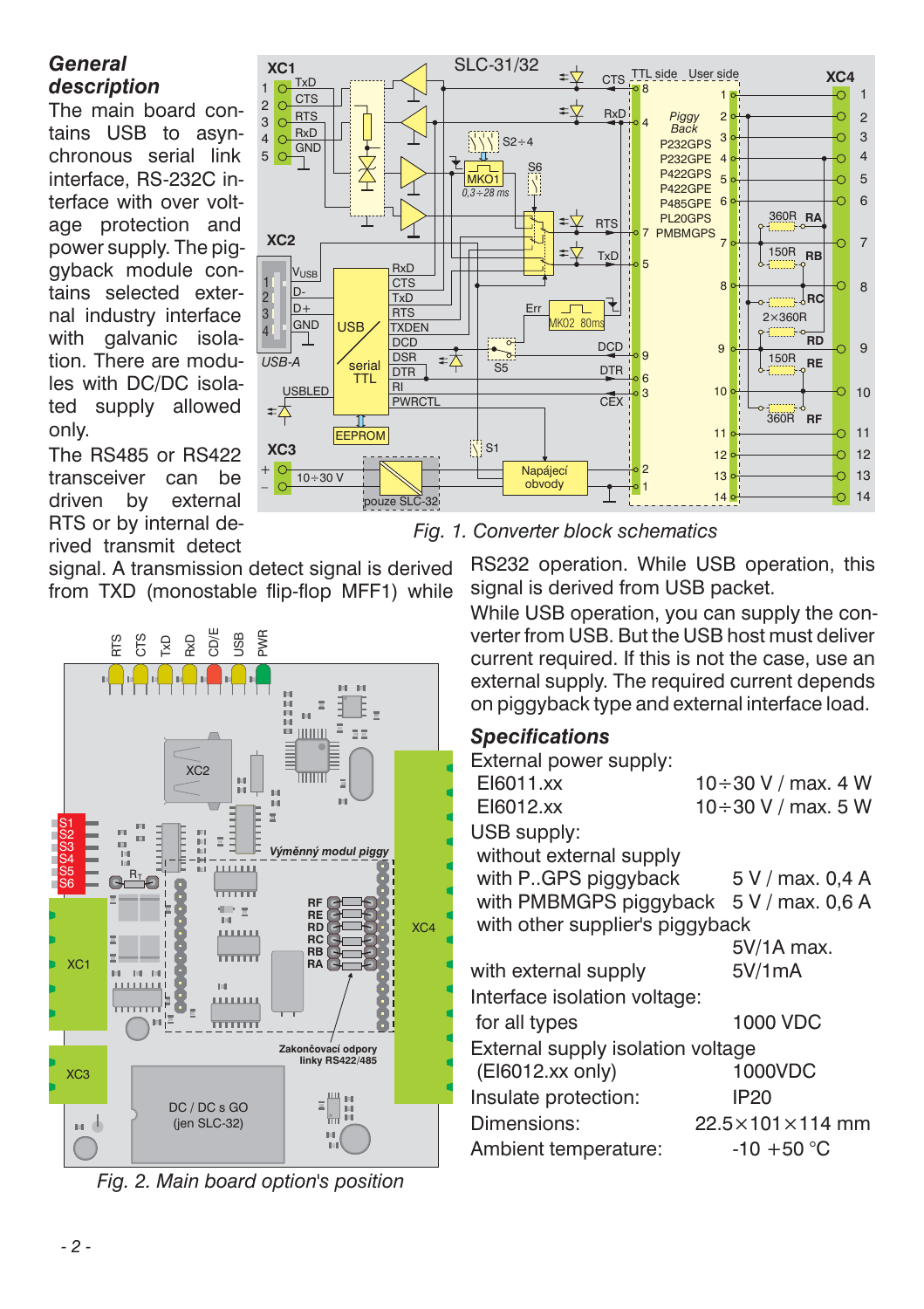<span id="page-2-0"></span>

| <b>RS232 interface</b>           |                   |
|----------------------------------|-------------------|
| Max. baud rate                   | 120 kBd           |
| Receiver input resistance        | min. 7 k $\Omega$ |
| Transmitter output voltage       | $±8V$ typ.        |
| Cable length max.                | 15 <sub>m</sub>   |
| <b>RS422 interface</b>           |                   |
| Baud rate max.                   | 2 Mbd             |
| Receiver input resistance        | $12 k\Omega$      |
| Receiver input sensitivity       | $\pm 200$ mV      |
| Transmitter diff. output voltage | 3.7V typ.         |
|                                  | 1.5V min.         |
| Cable length max.                | 1200 m            |
| RS485 interface                  |                   |
| Baud rate max.                   | 2 Mbd             |
| Receiver input resistance        | 12 $k\Omega$      |
| Receiver input sensitivity       | $\pm 200$ mV      |
| Transmitter diff. output voltage | typ. 3.7V         |
|                                  | min. 1.5V         |
| Cable length max.                | 1200m             |
| Maximum signal to SG voltage     |                   |
| continuously                     | 6 V               |
| peak                             | 11V               |
| Maximum SG to PE voltage         |                   |
| continuously                     | 24V               |
| peak                             | 36 V              |
| 20mA current loop interface      |                   |
| Baud rate max.                   | 38.4 kBd          |
| L (low) level input current      | $<$ 3 mA          |
| H (high) level input current     | $>15$ mA          |
| Cable length max.                | 1500 m            |
| <b>M-Bus master interface</b>    |                   |
| Baud rate max.                   | 9.6 kBd           |
| Slave modules count:             | max. 3            |
| max. 20 with external supply     |                   |

| SLC-31/32  |        |               | <b>PC</b>        |                |                |            |
|------------|--------|---------------|------------------|----------------|----------------|------------|
| signal     |        |               | signal name      |                |                |            |
| name-clamp |        |               | connector - pins |                |                |            |
|            | type   |               | type             | 9              | 25             |            |
| <b>RxD</b> | output | $\rightarrow$ | input            | $\mathfrak{p}$ | 3              | <b>RxD</b> |
| <b>TxD</b> | input  | $\leftarrow$  | output           | 3              | $\mathfrak{p}$ | <b>TxD</b> |
| <b>GND</b> |        | signal ground |                  | 5              |                | SG         |
| <b>RTS</b> | input  | $\leftarrow$  | output           | $\overline{7}$ |                | <b>RTS</b> |
| <b>CTS</b> | output | $\rightarrow$ | input            | 8              | 5              | <b>CTS</b> |

*Tab. [1](#page-2-0). XC1 (RS232 side) clamp names and PC COM port connection*

#### *Signal wiring, connectors*

Main board RS232 interface is drawn to a  $\Omega$  5-clamp XC1 connector. Signal names correspond to a PC COM port ones - it is just like an extension. Thus RXD is a converter output wired to same name COM port input of PC (or similar DTE). Tab. 1 shows an RS232 to PC connection example.

USB is drawn to an XC2 A-type USB connector. When inserting preferred USB plug, the RS232 on XC1 is disconnected.

Piggyback's galvanic isolated industry interface is drawn to a 14-clamp XC4 connector. Tab. 2 shows signal and clamp names for all interface types. Fig. 1 shows main board and piggyback connection.

External power supply is drawn to an XC3 connector. External supply is always preferred when connected. USB supply can be enabled depending on S1 switch position as shown in Fig. 3.

|                | Interface signal |              |              |              |                  |
|----------------|------------------|--------------|--------------|--------------|------------------|
| pin            | <b>RS232</b>     | <b>RS422</b> | <b>RS485</b> | <b>20 mA</b> | <b>M-Bus</b>     |
| $\mathbf{1}$   | $DCD^{1}$        | $-DCD2$      | <b>PE</b>    | $I_{20UT}$   |                  |
| $\overline{2}$ | $+5V$            | $+5V$        | $+5V$        | $I_{101}$ T  |                  |
| 3              | SG               | $+DCD2$      |              | $+UIN2$      | U <sub>CC2</sub> |
| $\overline{4}$ | SG               | SG           | SG           | $+U_{IN1}$   | U <sub>CC2</sub> |
| 5              |                  | $-DTR2$      |              | $+U_N$       | U <sub>CC2</sub> |
| 6              |                  | $+DTR^{2)}$  | Term.        | $-U_N$       | $-MBus$          |
| $\overline{7}$ | <b>RTS</b>       | $-CTS$       | 360R-        | $RxD+$       | -MBus            |
| 8              |                  | $+CTS$       | $360R +$     |              | U <sub>CC3</sub> |
| 9              | <b>CTS</b>       | $-RxD$       | $-RxTxD$     | $RxD -$      | $-MBus$          |
| 10             |                  | $+ RxD$      | $+ RxTxD$    | $TxD -$      | $+MBus$          |
| 11             | <b>RxD</b>       | $-RTS$       |              |              | $+MBus$          |
| 12             | $DTR^{1}$        | $+$ RTS      |              | $TxD +$      |                  |
| 13             | <b>TxD</b>       | $-TxD$       | $-RxTxD$     |              | $-MBus$          |
| 14             |                  | $+TxD$       | $+$ RxTxD    |              | $+$ MBus         |

 $1)$  for EI6011/6012.50 type only  $^{2)}$  for EI6011/6012.20 type only *Tab. [2](#page-2-0). Interface signal XC4*

*and connector clamp names*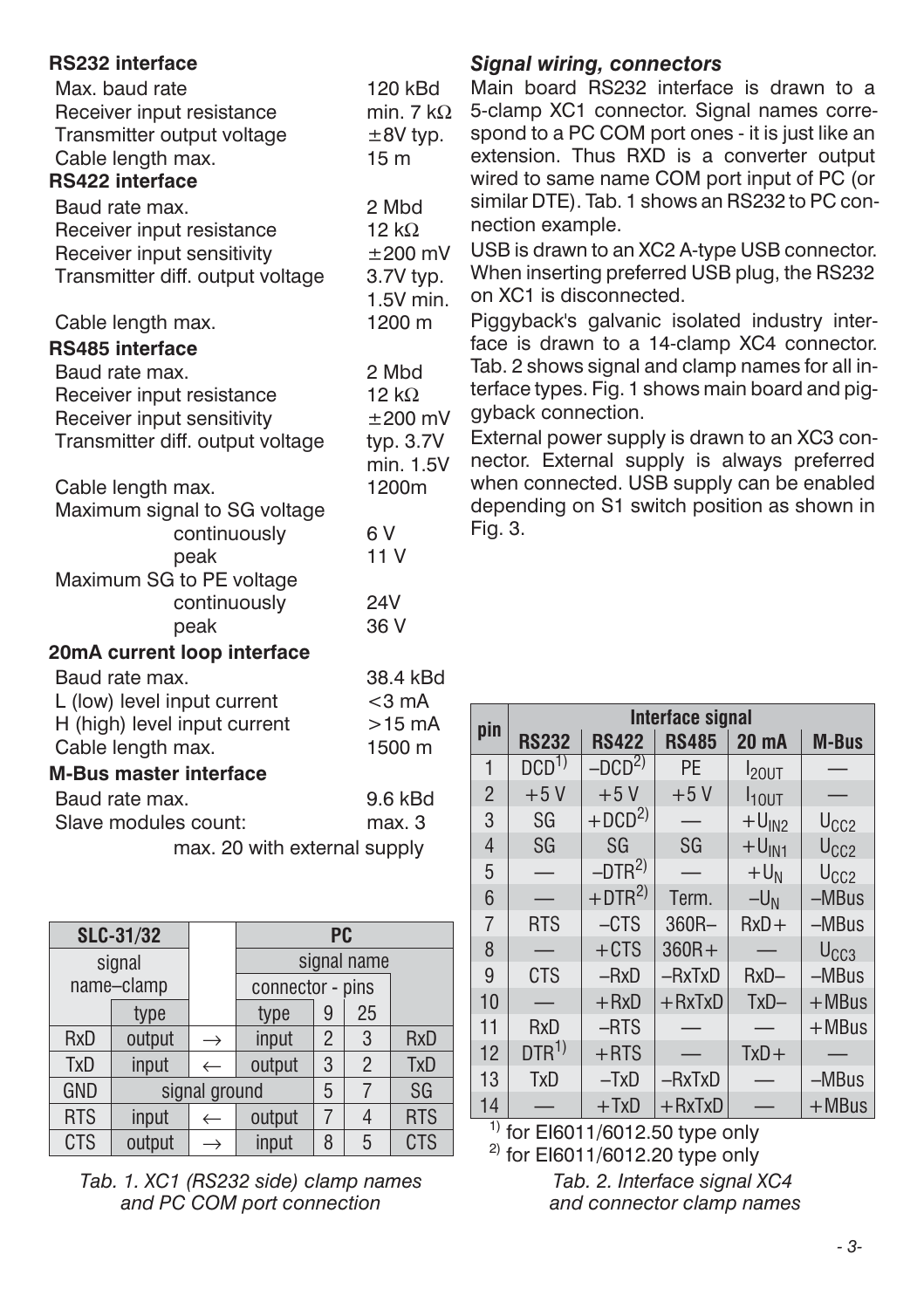



*USB to PLC converter wiring and supply (external power needed = S1 in any position)*

*Fig. 3. SLC-31/32 system configurations*

### *Configure switch settings*

There are six configure switches S1÷S6 between RS232 and USB connectors.

**S1 switch** blocks supply from USB when it is switched "ON". USB supply is enabled when there is no external supply provided and S1 is switched "OFF". Next table shows possible supplies for selected PC (master) interface.

| S <sub>1</sub> | master<br>interface | <b>Supply</b>           |  |
|----------------|---------------------|-------------------------|--|
| 0N             | any                 | external via XC3        |  |
| <b>OFF</b>     | <b>USB</b>          | USB or external via XC3 |  |
|                | <b>RS232</b>        | external via XC3        |  |

*S2÷S4 switches* set MFF1 transmit detect extending times. Fig. 4 shows these times for different S2÷S4 settings.

The exchangeable RT resistor sets first extending time TMFF1 (default 300us) following the equation:

 $R_T$  [kΩ] ~ 35  $\times$  τ<sub>MKO1</sub> [ms]

Values between 57us÷28ms can be obtained with RT = 2 kΩ  $\div$  1 MΩ. Transmit detection (for RS422/485) is required when there is no external transceiver driving by RTS provided. There are two possible methods for  $t_{MKO1}$  evaluation.

Fig. 5a) shows first method when  $t_{MKO1}$  is longer than one byte period. The transmitter is active all the time while byte transmission. Both



*Fig. 4. MKO1 time constant according to S2, S3, S4 settings*

bus levels driven by transmitter. A  $t_{MKO1}$  must pass since the last active to passive level change before leaving transmission to reception. As a disadvantage  $t_{MKO1}$  depends on baud rate.

Fig. 5b) shows second method when  $t_{MKO1}$  is considerably shorter. RD÷RF pull up resistors MUST drive a passive bus level. The transmitter drives an active level and its transition to passive one.  $t_{MKO1}$  can be set even shorter than one bit period. As an advantage,  $t_{MKO1}$  no more depends on baud rate and almost immediate reception is possible.

*S5 switch* selects DCD signal function.



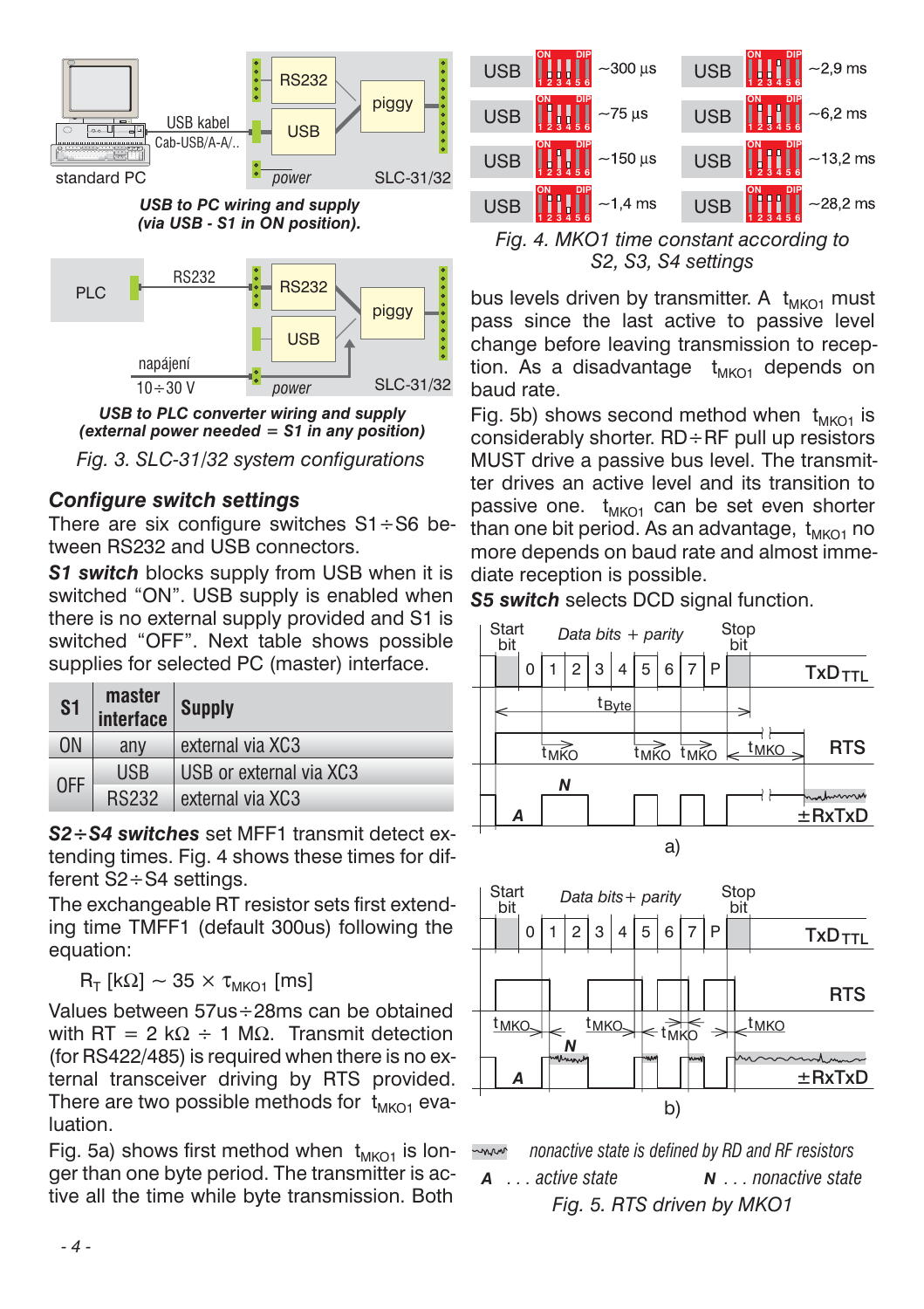When switched off an external DCD is connected. When switched on an MKO2 is connected instead of DCD. This MKO2 reception error detect output is derived from RXD. A  $t_{MKO2} = 80$  ms permanent active level period must pass before an error is detected. This can occur, if there is a 20 mA current loop interrupted.

**S6 switch** selects piggyback's RTS input source. When switched off, an external RTS from RS232 or USB is connected. When switched on, an MFF1 transmit detect output is connected for RS232 operation. For USB operation a TXDEN signal derived from USB packet is used.

# *RS232/USB RS232 Converter – EI6011/6012.50 and .90*

P232GPS or P232GPE piggyback module in-through 1 kΩ resistor. XC4 connector is appliserted into converter utilizes RS232 interface. cable. GPS version converts two inputs (RXD, CTS) and two outputs (TXD, RTS). GPE version converts three inputs (RXD, CTS, DCD) and three outputs (TXD, RTS, DTR). DTR and DCD are available when USB operation only. Different signal count for link, radio, GSM modems (with hardware transmit control) can be converted. No configuration jumpers are contained on RS232 piggybacks. Fig. 6 and Fig. 7 show RS232 converter wiring.

#### *Recommended cables for RS232 and interconnection*

RS232 is a voltage interface realizable for short distances to 15 m. Any cable (SYKFY, RO, SRO etc.) is applicable. A shielded cable is recommended for noisy environment. Twisted pair cable should be wired in signal/ground pairs, thus replace shielding.

RS232 receivers have high input impedance. They can produce an error noise when not driven. We recommend connecting unused inputs to defined (unused) outputs or to  $+5$  V



*Fig. 8. P422GPS/GPE module jumpers*



*Fig. 6. Converter with P232GPE module (EI6011/6012.50)*



*Fig. 7. Converter with P232GPS module (EI6011/6012.90)*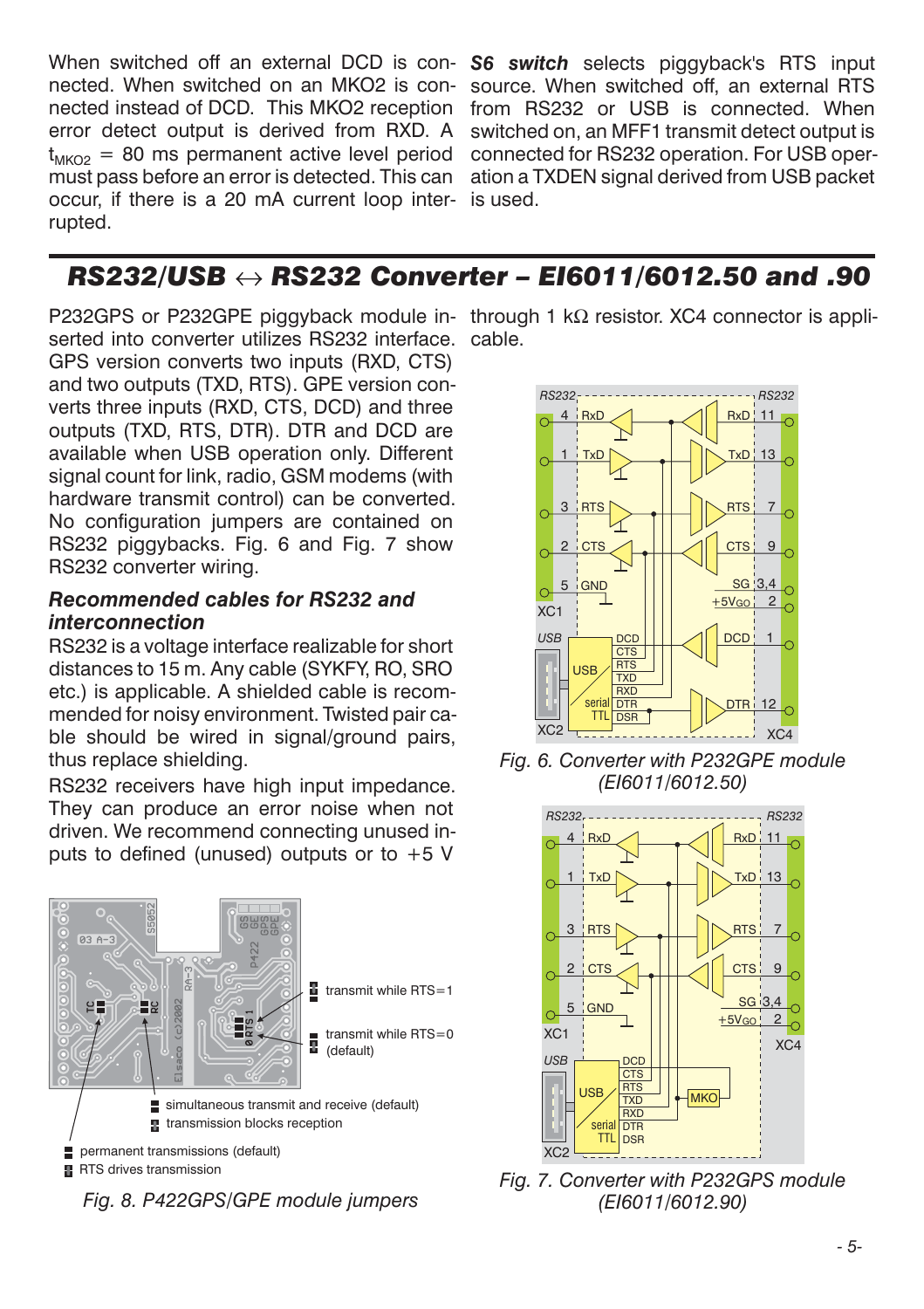# *RS232/USB RS422 Converter – EI6011/6012.20 and .30*

P422GPS or P422GPE piggyback module inserted into converter utilizes an RS422 interface. GPS version converts two inputs (RXD, CTS) and two outputs (TXD, RTS). GPE version converts three inputs (RXD, CTS, DCD) and three outputs (TXD, RTS, DTR). DTR and DCD are available when USB operation only.

Two converters can establish full duplex connection. This is applicable for RS232 or USB extension. There are enough signals for synchronous communication. Fig. 8 shows P422GPE or P422GPS jumper settings.



*Fig. 9. Converter with P422GPS module for duplex operation (EI6011/EI6012.30)*



*Fig. 10. Converter with P422GPE module for duplex operation (EI6011/EI6012.20)*

TC jumper selects transmit control. It is open as default. Then a transmitter is always connected – duplex mode selected. When TC closed, RTS signal drives transmission with optional polarity. Piggyback's RTS source (transmit detection or external RTS) is selected on a main board (switch S6 – Fig. 2). Transmit control enables two-wire (RS485) or four-wire multipoint connection. RC jumper can disable reception while transmission.

#### *Duplex operation*

S6 main board switch is off, TC and RC jumpers open (permanent transmission, RTS free). Fig. 9 and Fig. 10 shows RS422 converter wiring. Fig. 13 shows an example of duplex operation.

#### *Half duplex operation*

TC jumper on P422GPS/GPE piggyback, when closed, set transmitter control. Afterwards RTS piggyback input drives transmitter active state. Converter is applicable as a slave in a four-wire multipoint networks (see fig.11 – RS422). With external receiver and transmitter wiring (see fig. 12) it is applicable in two-wire networks. In addition to GPS version, DTR and DCD signals are converted with GPE version and USB operation.

#### *External RTS signal as transmit control*

S6 main board switch is off. RTS (from RS232 or USB) drives transmitter active state.

#### *Transmit (TxD) detection as transmitter control*

S6 main board switch is on. Transmit detect monostable flip-flop MKO1 drives transmitter active state. MKO1 drives from transmission to reception after its extending time  $t_{MKO1}$  pass.  $t_{MKO1}$  is always restarted after TXD active to passive transition.

The extending time  $t_{MKO1}$  has to be derived from baud rate and response time. Response time is a period after transmission ends until reception from replying device starts. The default  $t_{MKO1}$  is 6,2 ms. This is applicable for 2400 Bd and faster baud rates and responses longer than 10 ms. The slower the baud rate the longer  $t_{MKO1}$ . If  $t_{MKO1}$  is too short, transmission of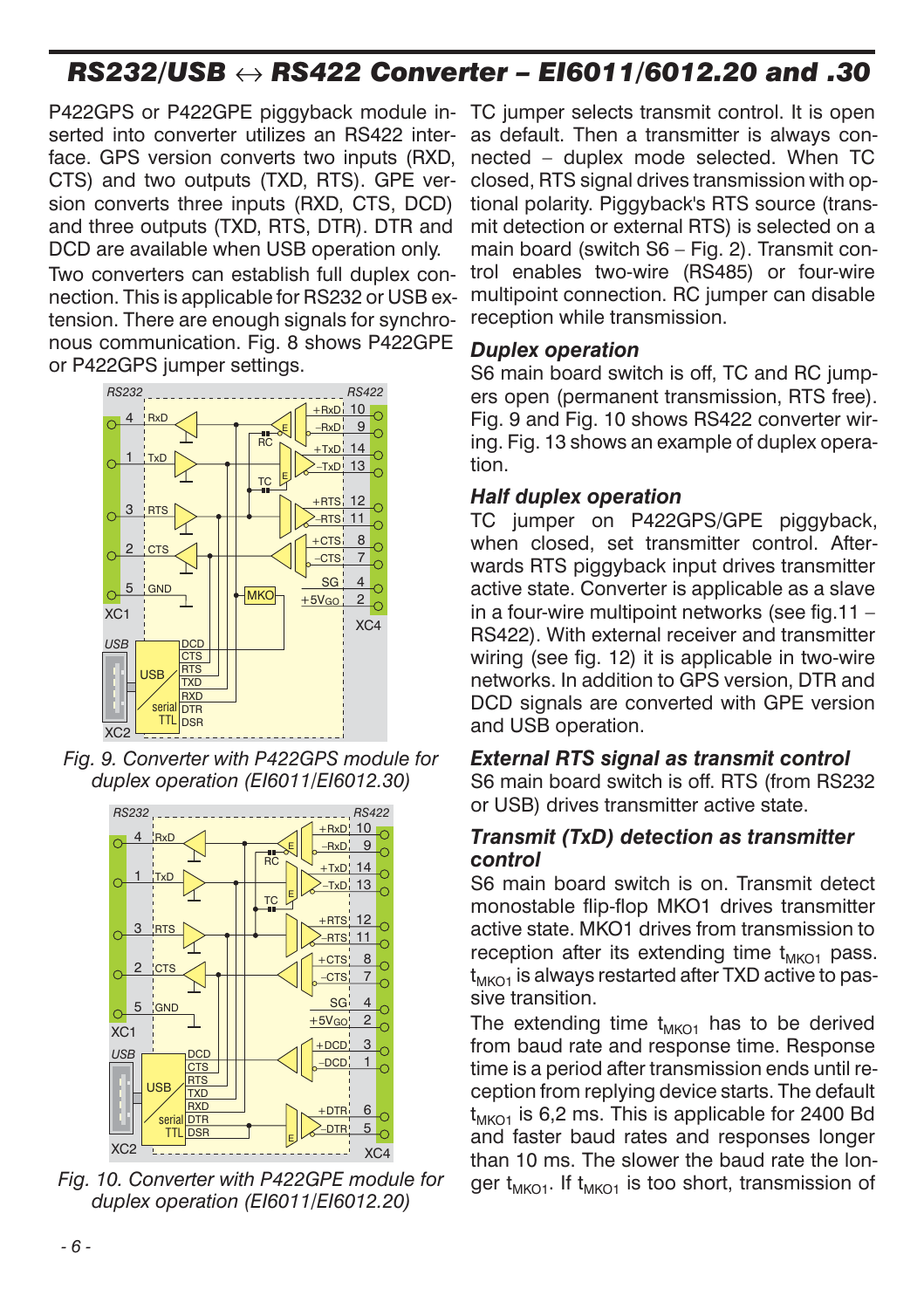

*Fig. 11. Multi-point RS422 network.*

log. "1" bit series can be cut. If  $T_{MKO1}$  is too long, fast reply in two-wired networks (RS485) can be blocked.

 $t_{MKO1}$  evaluation example:

baud rate is 19200 Bd; format: 1 start bit  $+8$ data bits  $+1$  parity bit  $+1$  stop bit.

 $TMFF1 > 11 \text{ bits} / 19200 \text{ Bd} = 0.573 \text{ ms}$ 

TMFF1 is selected by S2-S4 switches (see fig. 4) or exchangeable RT (see fig. 2).

#### *Line termination and pull-up*

Both line ends should be terminated and pulled up. See fig. 14. Pull-up resistors (RA, RC, RD, RF = 360  $\Omega$ ) set passive line state. Termination resistors (RB, RE = 150  $\Omega$ ) matches line impedance.

Passive state never occurs while duplex operation, all lines are always driven. While half-duplex operation, there are more transmitters on one line. They are active while transmission only. Passive line state during pauses should



*Fig. 12. Converter with P422GPS module for half-duplex operation (RS485 replacement)*

be set by pull-up resistors. They prevent error noise reception.

Impedance matching is important on high baud rates (>100 kBd) to prevent reflection from line ends. Unused CTS should be wired to RTS. RD, RE, RF pulls up and terminates RXD signal. RA, RB, RC pull up and terminate CTS signals. These resistors are supplied in an extra pack. They are to be mounted into socket's holes on a main board (see fig. 2).

#### *Recommended cables for RS422*

Any twisted pair cable (SYKFY, SRO, DATAX, YCY and etc.) is applicable for short distances (tens of meters) and slow baud rates (19200Bd max.). UTP cables or special cables (BELDEN, UTP/FTP, LAM TWIN, FLEXO and etc.) are suitable for higher baud rates and longer dis-



*Fig. 13. Example. Remote PLC connected to PC with the use of two RS422 (EI6011.30) converters. RS422 line utilizes OVPM-21/6/24/4 protections*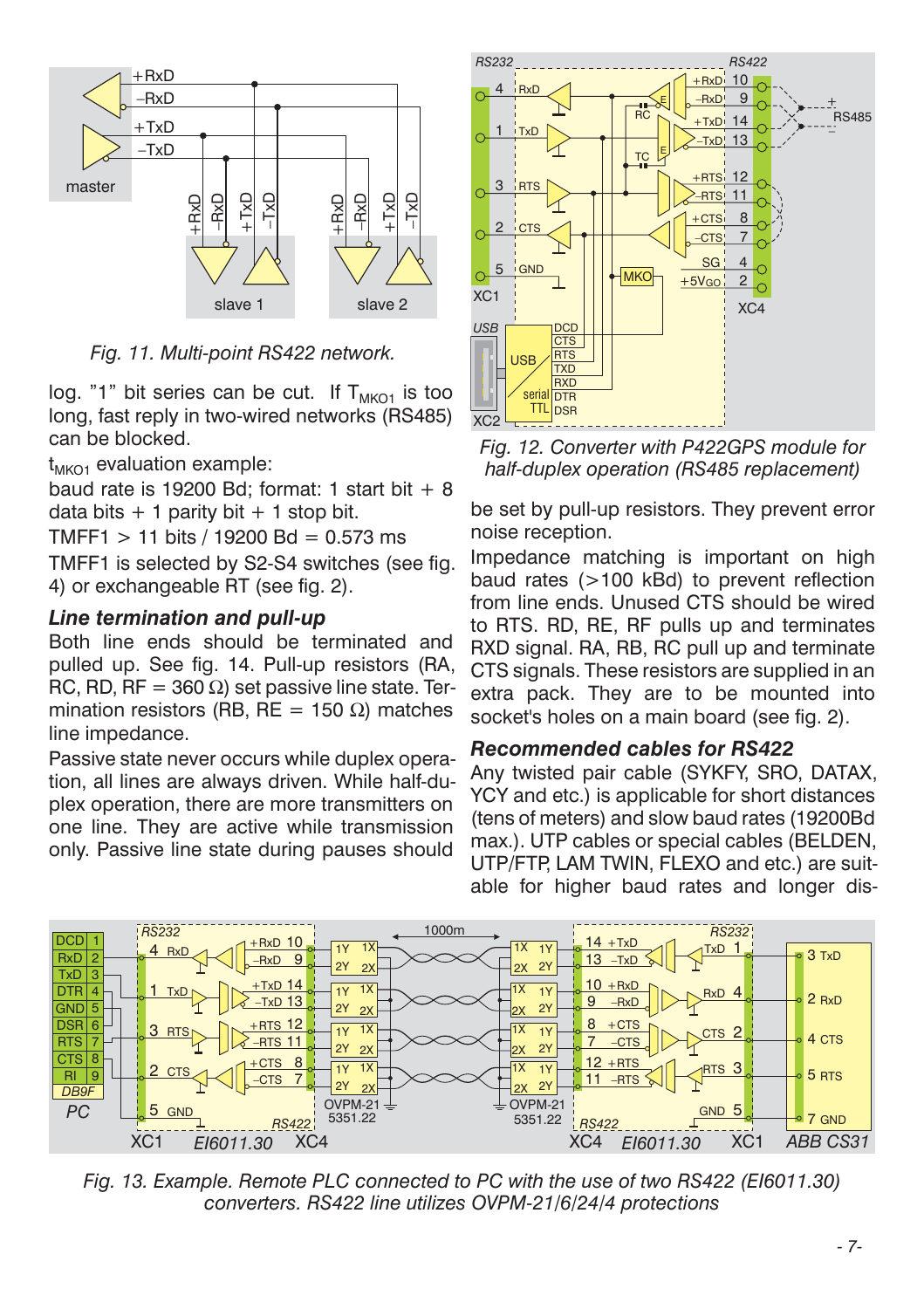tances. Shielded cables are more electromagnetic noise resistant. Data transfer through non twisted multicore cables can't be guaranteed, especially at noisy environment.

#### *RS422 device interconnection*

Related pair signals must be cross connected  $(\pm RXD - \pm TXD)$ . Floating signal grounds (SG) voltage levels on both ends should be matched. Pull-up resistors can provide voltage matching, but a direct SG wiring is better. Cable shielding for SG wiring is applicable too. Multilevel protection is important for outdoor networks. It protects against atmospheric flash over voltage. Suitable Elsaco OVPM-21/6/24 protections are supplied (more pair option possible).



*Fig. 14. Multi-point RS422 network termination.*

# *RS232 RS485 Converter – EI6011/6012.40*

P485GPE piggyback module inserted into converter utilizes RS485 interface. Fig. 17 shows P485GPE jumpers. Devices that control its transmission need an open RCD jumper. This is not typical and can be even troublesome for devices, that don't want to listen own transmission.

### *External RTS signal as transmit control*

S6 main board switch is off. RTS (from RS232 or USB) drives transmitter active state. Active state must be maintained until last message byte. This could be especially verified for a RS232 channel from PC. Not all programs (especially Windows based) drive transmission correctly. Received message after transmission can be corrupted, if RTS doesn't leave active state in time. Correct transmit control is guaranteed when using USB TXDEN signal.

#### *Transmit (TxD) detection as transmitter control*

S6 main board switch is on. Autodetect monostable flip-flop MKO1 drives transmitter active state. MKO1 drives from transmission to reception after its extending time  $T_{MKO1}$  pass.  $T_{MKO1}$  is always restarted after TXD active to passive transition.

The extending time  $T<sub>MKO1</sub>$  has to be derived from baud rate and response time. Response time is a period after transmission ends until reception from replying device starts. The default  $t_{MKO1}$  is 6,2ms. This is applicable for 2400Bd and faster baud rates and responses longer than 10ms. The slower the baud rate the longer  $t_{MKO1}$  is. If  $t_{MKO1}$  is too short, transmission of  $log.$  "1" bit series can be cut. If  $t_{MKO1}$  is too long, fast reply in two-wired networks (RS485) can be blocked.

 $t_{MKO1}$  evaluation example:

baud rate is 19200 Bd; format is 1 start bit  $+8$ data bits  $+1$  parity  $+1$  stop bit.

 $t_{MKO1}$  > 11 bits/19200Bd=0.573ms.

 $t_{MKO1}$  is selected by S2-S4 switches (see fig. 4) or exchangeable RT (see fig.2).

# *Line termination and pull-up*

Both line ends should be terminated and pulled up. See fig. 18. Pull-up resistors (RD, RF  $=$  360 Ω) set passive line state. Termination resistors (RE = 150  $\Omega$ ) matches line impedance.

Passive state never occurs while duplex operation, all lines are always driven. While half-duplex operation, there are more transmitters on one line. They are active while transmission only. Passive line state during pauses should be set by pull-up resistors. They prevent error noise reception.

Impedance matching is important on high baud rates (>100 kBd) to prevent reflection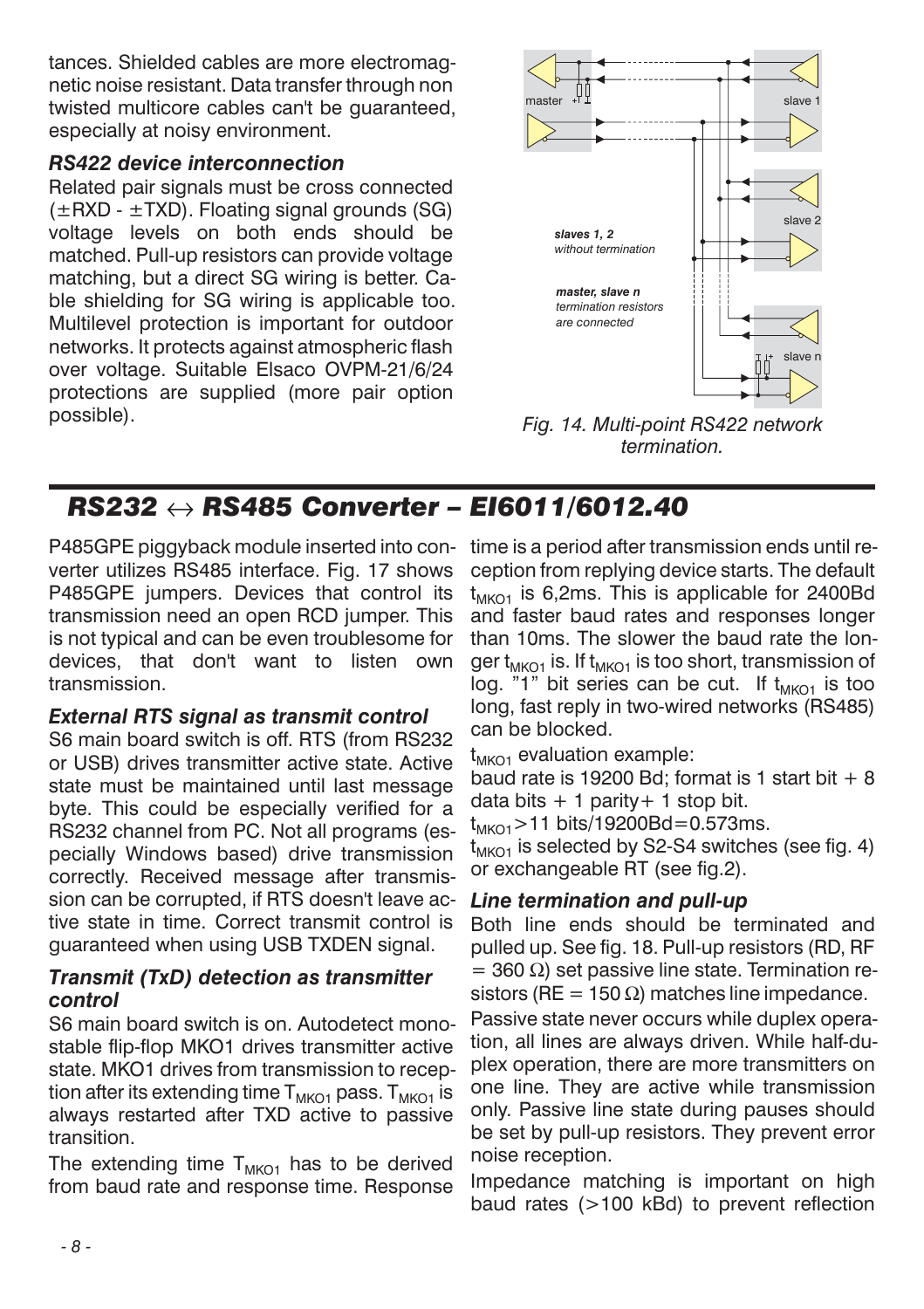from line ends. RD, RE, RF pull up and terminate RXD signals. These resistors are supplied in an extra pack. They are to be mounted into socket's holes on a main board (see fig. 2).

#### *Recommended cables for RS485*

Any twisted pair cable (SYKFY, SRO, DATAX and YCY) is applicable for short distances (tens of meters) and slow baud rates (19200Bd max.). UTP cables or special cables (BELDEN, UTP/FTP, LAM TWIN, FLEXO and etc.) are suitable for higher baud rates and longer distances. Shielded cables are more electromagnetic noise resistant. Data transfer through non



*Fig. 15. Converter with P485GPS module, RTS drives transmitter (EI6011/6012.40)*



*Fig. 16. Converter with P485GPS module, transmit (TxD) detection drives transmitter (EI6011/6012.40)*

twisted two-line (bell) cables can't be guaranteed, especially at noisy environment. Then an experimental verification is required.

### *RS485 equipment interconnection*

One signals pair must be connected (±RxTxD-±RxTxD). Floating signal ground (SG) voltage levels on both ends should be matched. Pull-up resistors can provide voltage matching, but a direct SG wiring is better. Cable shielding for SG wiring is applicable too. P485GPE contains transil protection devices to limit differential and ground related voltage potentials. Ground must be connected to protected earth.

Multilevel protection is important for outdoor networks. It protects against atmospheric flash over voltage. Suitable Elsaco OVPM-21/6/24 protections are supplied.



*Fig. 17. P485GPE module jumpers.*



*Fig. 18. RS485 pull-up.*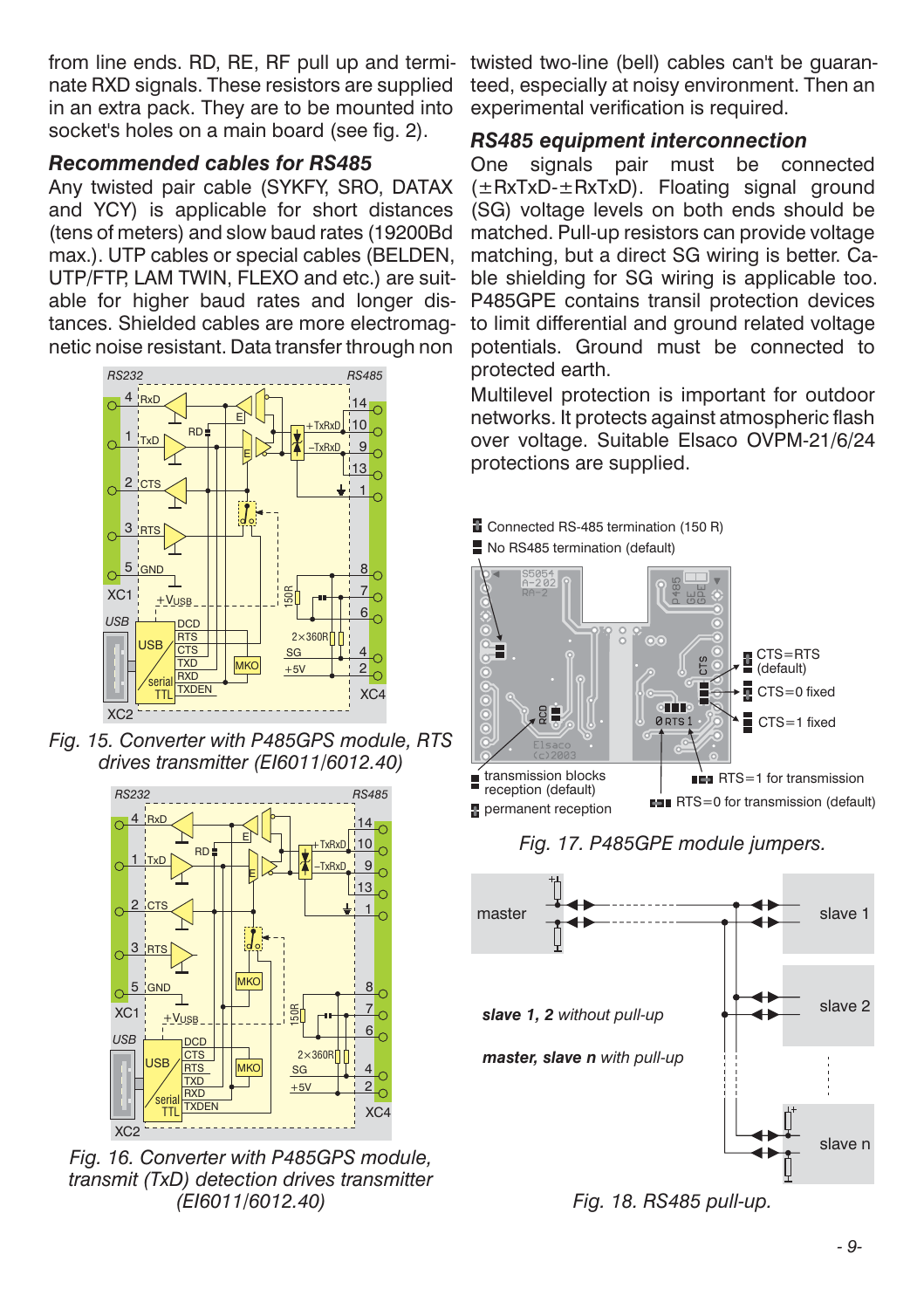# *RS232 20mA loop Converter – EI6011/6012.70*

PL20GPS piggyback module inserted into converter utilizes 20mA current loop interface. RxD and TxD are converted only. Fig. 19 shows PL20GPS jumpers. CTS jumper can connect RTS to CTS. T/T\* and R/R\* jumpers can invert transmit or receive signals. Some devices need these special signals (e.g. PLC NS905). As default, CTS is wired to RTS, and transmitter and receiver are wired without inversion.

Monostable flip-flop 2 (MKO2) detects RxD active line state (current flowing to receiver). A continuous RxD active state is considered to be an error when longer than 80ms. Then a DCD is set and DCD/Err lits. A cable interrupt is detected this way.

Two current sources are provided at separate outputs. Thus a lot of optional connections with active or passive transmitter or receiver are applicable.

#### *20mA current loop connection*

A current path must be closed by current source, transmitter (switching transistor) and receiver (optocoupler's LED) to common ground signal. SLC-31/32 doesn't care about its order in loop, but an opposite device can require common ground for its grounded transmitter or receiver.

Active or passive status depends on current source position. SLC-31/32 creates an active transmitter respective receiver, if it has its current source wired with its switching transistor respective optocoupler's LED. Then its current source supplies current to its transmitter respective receiver, opposite receiver respective





*Fig. 19. PL20GPS module jumpers.*



*Fig. 20. Converter with PL20GPS module (EI6011/6012.70)*



*Fig. 21. Passive transmitter and receiver configuration*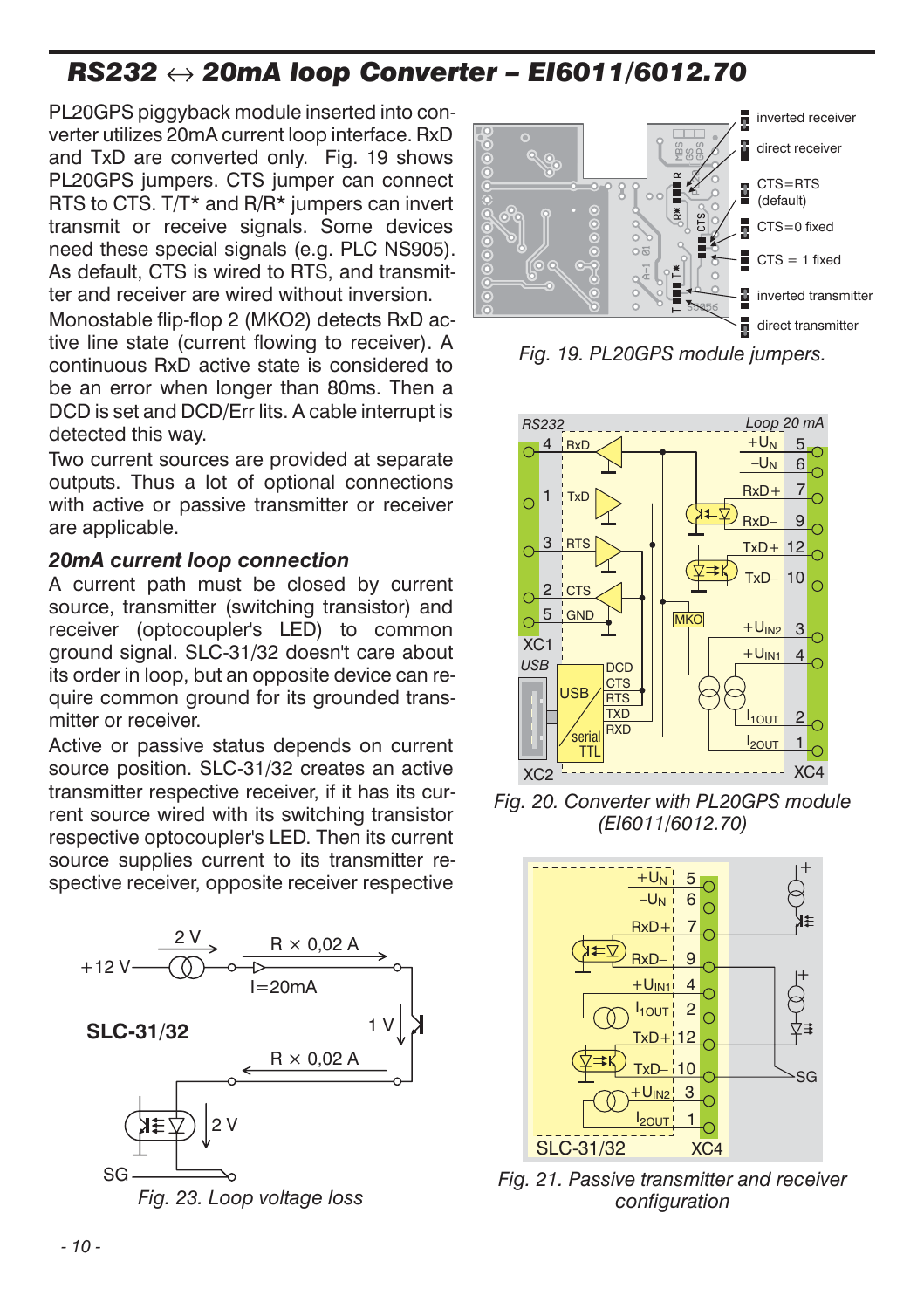transmitter and common ground. Fig. 22 shows more active options.

For passive configuration no current sources are used. See fig. 21.

The configure selection depends on opposite device. Quiet current measurement enables unknown device identification. Active transmitter/receiver supplies current to a milliammeter connected, while the passive one doesn't.

### *Recommended cables for 20mA current loop wiring*

Current loops are used at slow baud rates. Thus a cable resis-

tance is more important than signal features. Current source is 12V supplied. But 2V are lost in current source, 1V in a switch transistor, 2V in LED. There is a 7V left for cable. Its resistance is limited to 7V/20mA=350Ω, a 175Ω for one wire (SYKFY 2x2x0.5 features 100Ω/km).

There are SYKY, SYKFY, UfaU LAM FLEXO and etc. cables applicable. Twisted cables can be



*Fig. 22. Different active transmitter and receiver configurations*

used too. In a very noisy electromagnetic environment a shielding is needed. ELSACO OVPM-21/12/24 or OVPM 21/24/48 protections are suitable for outdoor networks.

# *RS232 M-Bus master Converter – EI6011/6012.80*



*Fig. 25. A converter with PMBMGPS module (EI 6011/6012.80)*

PMBMGPS module inserted into a converter utilizes MBus master interface. RxD and TxD

signals are converted only. DCD signal detects current overload. Internal 36V step-up converter enables to drive 3 slaves max. This step-up converter can be supplied by built-in DC/DC converter or external supply  $(U_{cc2})$ .

More slaves can be driven when using external 36V supply  $(U_{cc3})$ . This supply MUST have 50mA current limit. Then max. 20 slaves can be driven and DCD can detect overload during reception.

Max. 0.5V can be lost in a single MBus wire. This limits a bus length. For one slave a 1.5mA has to be considered (total current  $=$  module count x 1.5mA).

Current sensing is differential and no configuration is required when adding or removing slaves. An internal supply for step-up converter is wired to clamps 3, 4, 5. Nothing should be connected to.